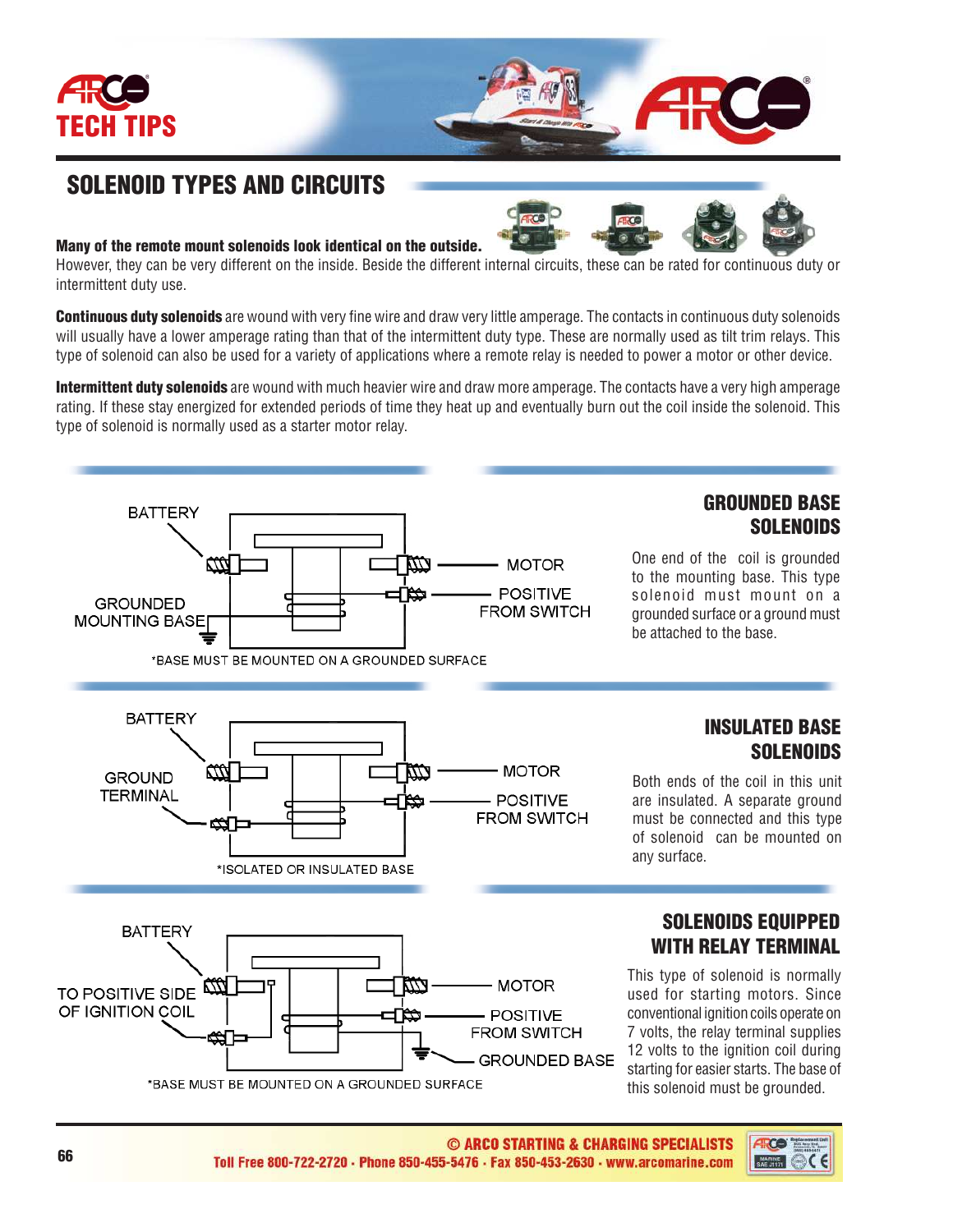

## SIMPLE SOLENOID TESTING: GROUNDED BASE REMOTE SOLENOIDS

NOTE: Before Performing These Tests You Must Fully Charge and Load Test The Battery to Verify It Is Good**.**



**Step 1:** Check the voltage on the battery side of the solenoid as shown on the left. The reading should be the same as the battery reading  $(12.6V = Full Charged Battery)$ .

**Step 2:** With the voltmeter still connected, turn the key to the start position and read the voltage.The voltage should not drop below 10.0 volts on this terminal. If the voltage drops below 10.0 volts, The battery cable should be cleaned or replaced If the reading is 10.0 volts or more move on to step 3.

**Step 3:** Keep the negative voltmeter lead on the metalbase of the solenoid and move the positive voltmeter lead to the terminal marked "S" on the solenoid. Turn the key to the start position and read the voltage. The Voltage could read a little lower than the previous reading but should never be below 10.0 volts. If the voltage is lower than 10.0 volts. You must troubleshoot the start circuit (ignition switch, voltage supply to the ignition switch, neutral safety switch).

**Step 4:** Move the positive voltmeter lead to the battery terminal on the solenoid and the negative voltmeter lead to the terminal that the starter cable is attached. Turn the key to the start position and read the voltage. The voltage should read no more than .3 volts. If the reading is more than .3 volts the contacts have excessive resistance and the solenoid should be replaced.

Step 5: Some solenoids use a relay terminal on the solenoid to power fuel pumps or supply full battery voltage to ignition coils when the starter is activated. This terminal is usually marked "I" or "R". Connect the voltmeter a shown. Turn the key to the start position. You should read no more than 0.3 volts. If you have more than 0.3 volts the solenoid should be replaced.